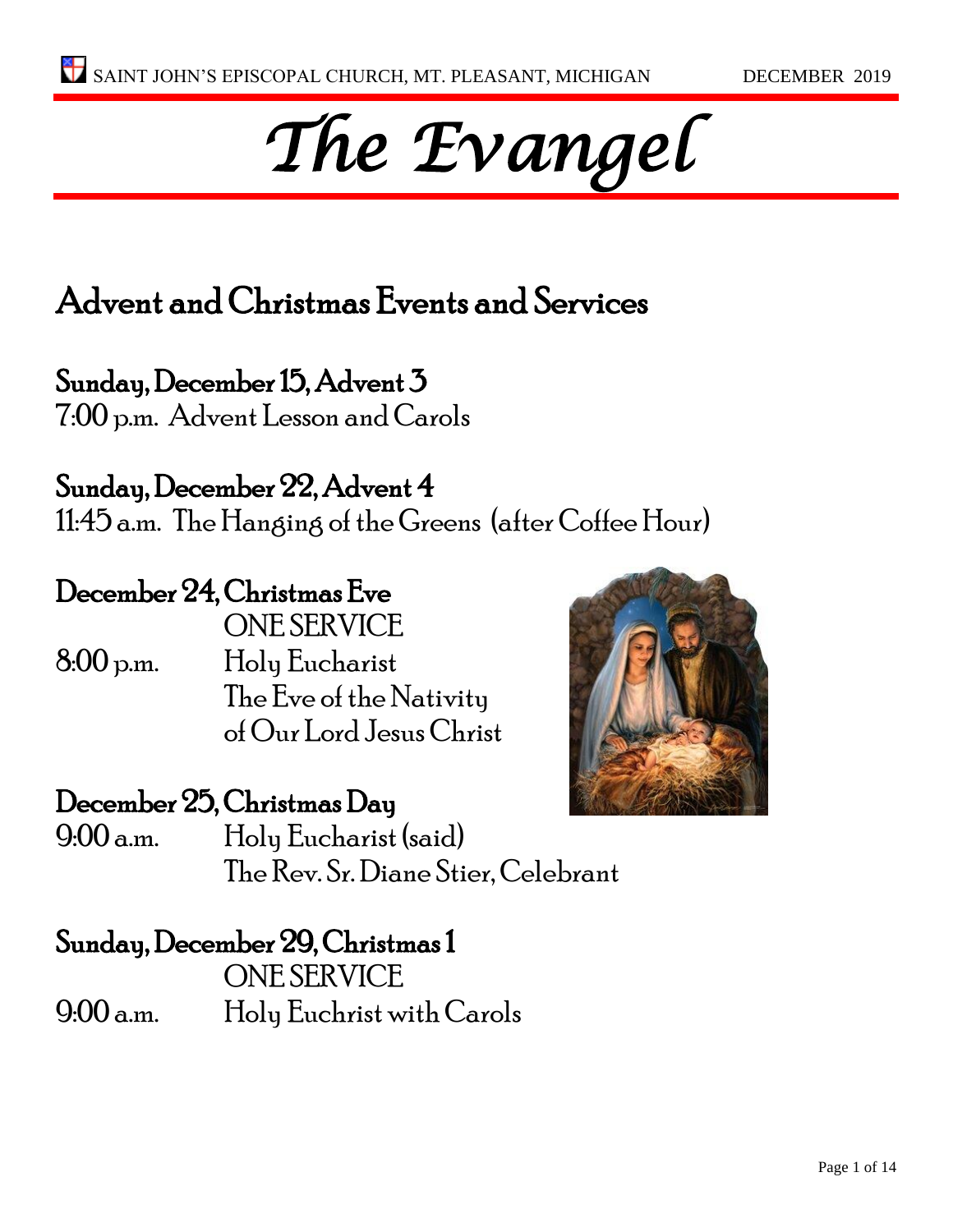

**Remember Our Homebound Members** Stop by to visit or drop a card to our parish members who are homebound.

#### **Alma Dickerson**

461 E. Wing Rd., Mt. Pleasant 772-2516.

#### **Al Neal**

Longtime member of St. John's, has moved to Brighton to be near his son. His new address is: Brookdale Brighton 833 E. Grand River Ave., Apt. 122 Brighton, MI 48116.

#### **St. John's Prayer Group**

The 16 members of the Prayer Group offer petitions daily for the church and for specific requests. All parishioners are welcome to become members of



the Prayer Group or to submit requests by calling Sandy Wood, 773-9326, Martha Rarick, 773-7510, or the church office at 773-7448.

#### **Home Communion**



Just a reminder: you should let the parish office know if you are ill and wish to receive communion or a visit from either the clergy or a Lay Eucharistic Minister.



| Lois Klumpp           | 2              |
|-----------------------|----------------|
| Andy Brockman         | $\overline{4}$ |
| Diane Benn            | 6              |
| Marcia David          | 6              |
| Jim Thurston          | 8              |
| Elliott Parker        | 13             |
| James Wilson          | 13             |
| Mary Ellen Cochrane   | 19             |
| <b>Harriett White</b> | 24             |
| Doris Sherwood        | 25             |
| Judy Wagley           | 26             |
| Patricia DeLong       | 30             |
|                       |                |



#### **Parish House Kitchen Linens**

If you took the kitchen towels and dish cloths home to wash after Coffee Hour, we do appreciate that! However…you need to remember to return them to the kitchen as soon as you can! We want to be sure that our next Hosts have

fresh, clean linens when they are needed! Thank you!



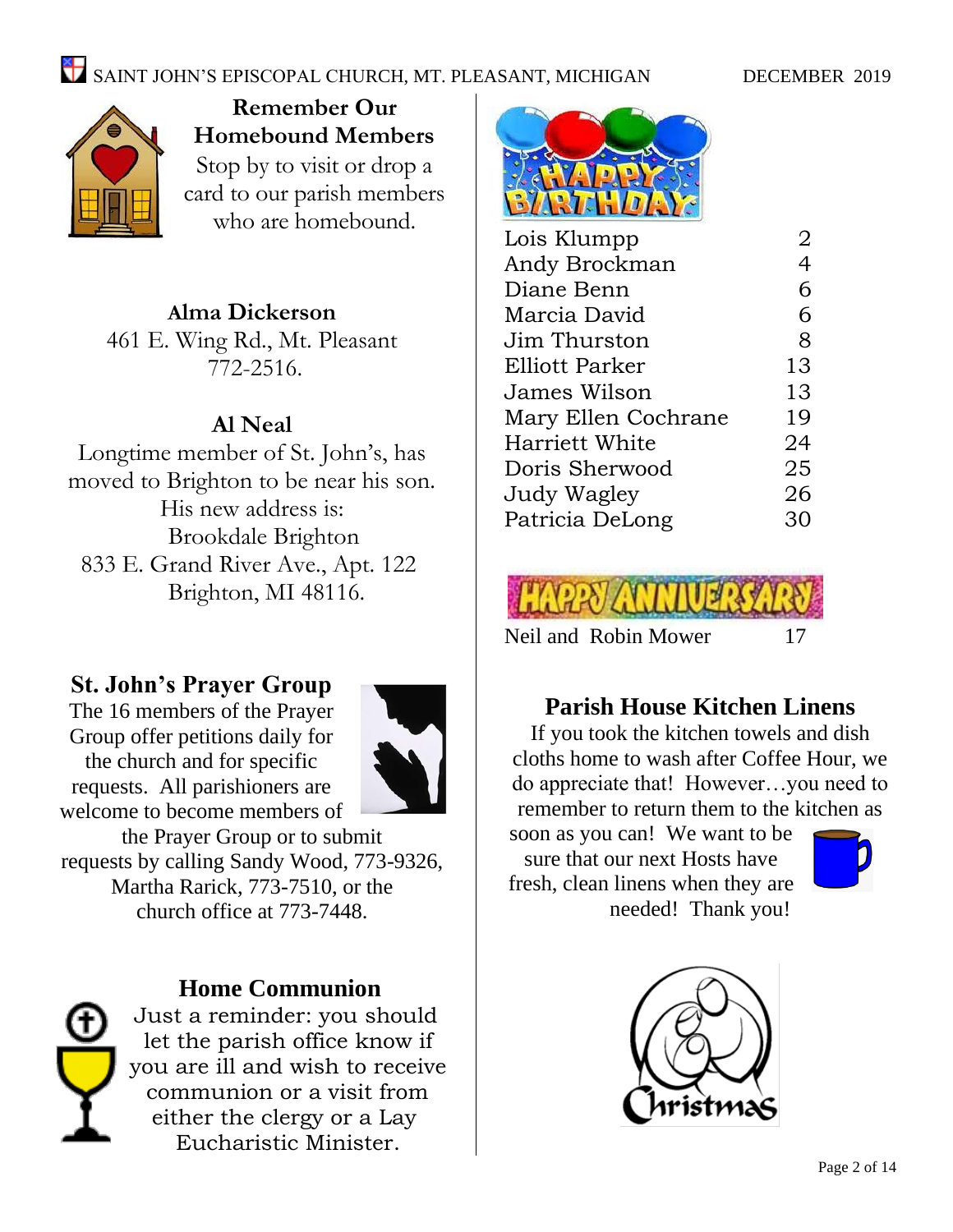#### Outside the Tent

September and October have come and gone. Usually, by the end of October, I have sorted and moved into the upstairs hall closet my warm-weather clothes. What doesn't go into the closet I stuff in two big plastic bins we store under our bed, or into bags for Goodwill. This year, I am woefully behind, promising myself almost daily that I will complete this task.

It seems to me that nature is behind as well: more accurately, behind and confused. Leaves have fallen in great abundance from our mammoth oak and the somewhat smaller maples. Mr. Robinson, who clears our leaves as well as our snow, had barely finished his first visit when several inches of snow mixed in with the leaves. He has been back, now that the snow has melted, but I do wonder whether we will experience this confusion throughout the entire winter. I remember a long-ago winter when large mounds of raked leaves spent their entire winter frozen onto our lawn. When spring crept into view, the mounds melted slowly, leaving behind a damaged lawn that took years to revive. That long-ago October/November our dear friend, Ken Folkert, died in India while doing research, and to this day I see that ravaged lawn as a reminder of his violent passing.

Last June, as usual, we spent two weeks at a small cottage in the Saugatuck dunes. (This is an area we first explored when we stayed with Ken and his family a few miles north of Saugatuck.) Every year we spend hours on "our" beach, but the last few years the rising waters have nibbled away much of the shoreline. As a result, we've spent more time in our favorite antique mall just down the road from our cottage—collecting stocking-stuffers and other Christmas gifts for our children. This year we were halfway through the mall when we learned of Father Wayne's fatal accident. We came home early for his funeral, grief and anxiety mixing with memories of him sunning on "our" beach, or displaying treasures he'd found at Sunset Junque.

We didn't finish our rounds at the antique mall: any thoughts we had of Christmas or the winter to come disappeared with the sad news. This morning I riffled through the small bags of treasures we'd accumulated since last Christmas, noting what still needed to be purchased. Today, my spirits lifted by a "November-ish" day of golden sunlight, birds at our feeder, and our neighbor John mowing his lawn and leaves, I can look ahead to Advent and Christmas with a calmer heart. Time doesn't seem so out of joint as it did earlier in the year.

But I still haven't shifted my closets: I believe I will do so before this weekend is over. I feel hopeful, soothed by John Updike's conclusion of his poem "December," in his book of poetry for children, and for adults who refuse to feel old: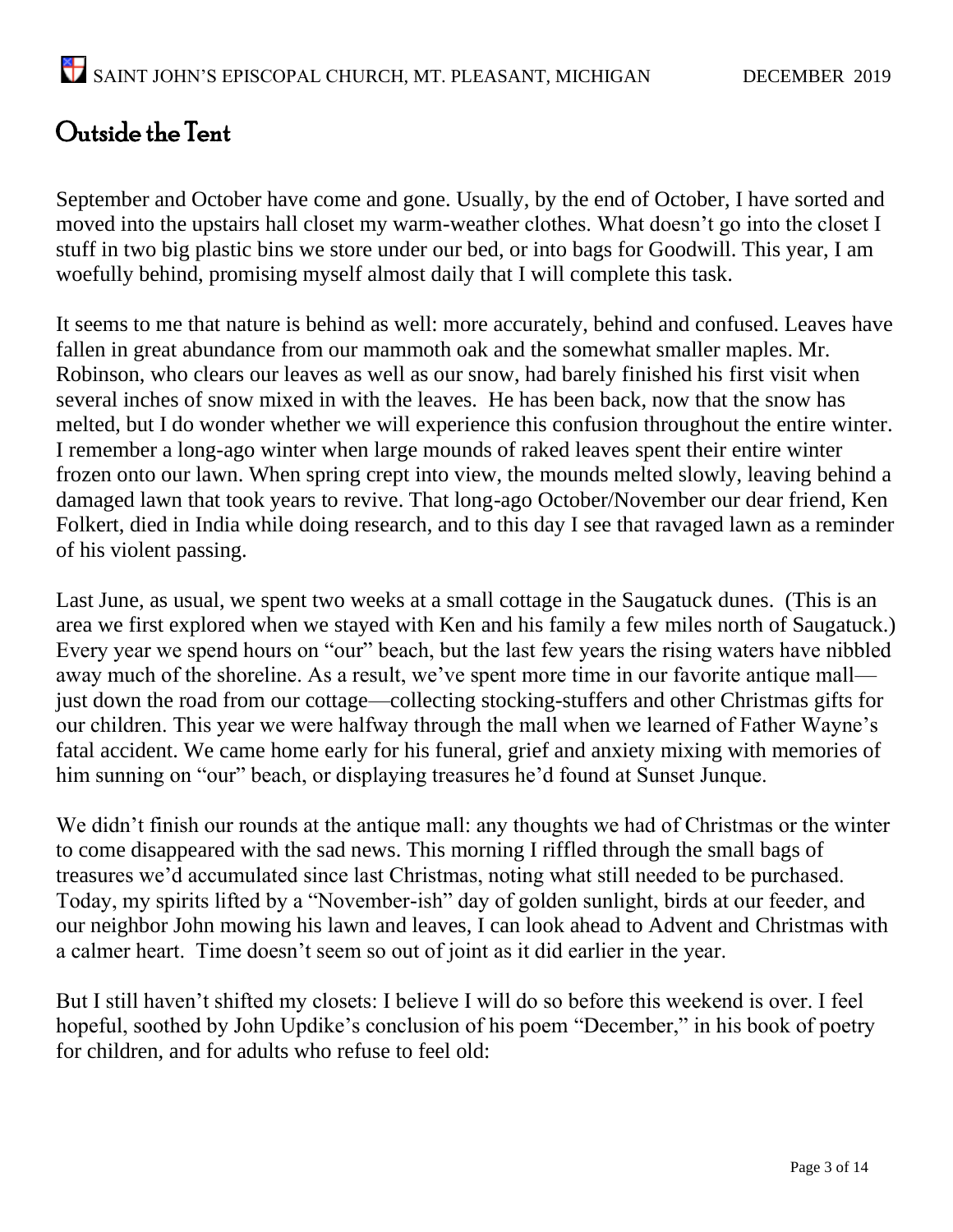*Old carols peal, The dusk is dense. There is a good of sweet suspense. The shepherds wait, The kings, the tree— All wait for something Yet to be, Some miracle, And then it's here, Wrapped up in hope— Another year.*

Peace and hope in this season of love and light, Nancy

#### **Pledge Reminders**

Dear Parishioners ,

The Finance Committee has to put a budget together for next year ths month. If you have not turned in your pledge card please do so as soon as possible. If you have misplace your card contact Pamela Dingman at 772-4814 or you can email her at [padingman@hotmail.com](mailto:padingman@hotmail.com) with your pledge amount. If you would like to contribute by credit card please let us know and the treasurer, Clancy DeLong will contact you. Thank you to all who contribute to the church by volunteering and by financial contributions.

The envelopes for next year will be available soon and they are a different format.

Pamela Dingman, Pledge Secretary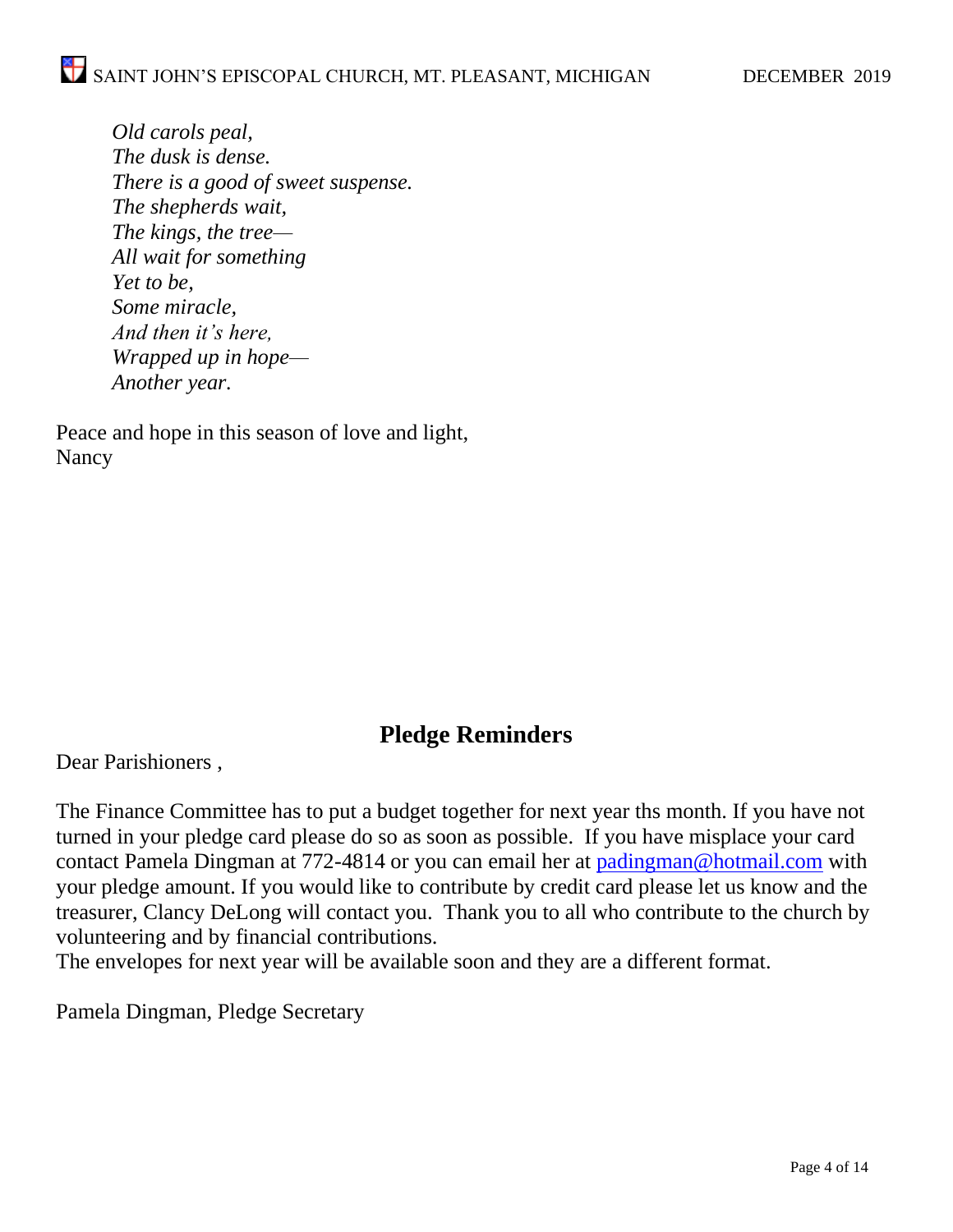

#### **Christmas Flowers an Greens**

This year we are asking for contributions for greens and flowers to decorate the church and enhance our worship. These contributions may be made as a memorial or as a thank offering and will be included in the Christmas Eve and Christmas Day bulletins. This form **MUST** be placed in the Sunday offering plate or in the

church office by **Monday December 16!**



 $\overline{\phantom{a}}$  , and the contract of the contract of the contract of the contract of the contract of the contract of the contract of the contract of the contract of the contract of the contract of the contract of the contrac

 $\overline{\phantom{a}}$  , and the contract of the contract of the contract of the contract of the contract of the contract of the contract of the contract of the contract of the contract of the contract of the contract of the contrac

**\*\*PLEASE PRINT\*\*** I wish to contribute Christmas Flowers and greens

In \_\_\_\_\_\_ honor of, or \_\_\_\_\_\_\_\_ in memory of:

From: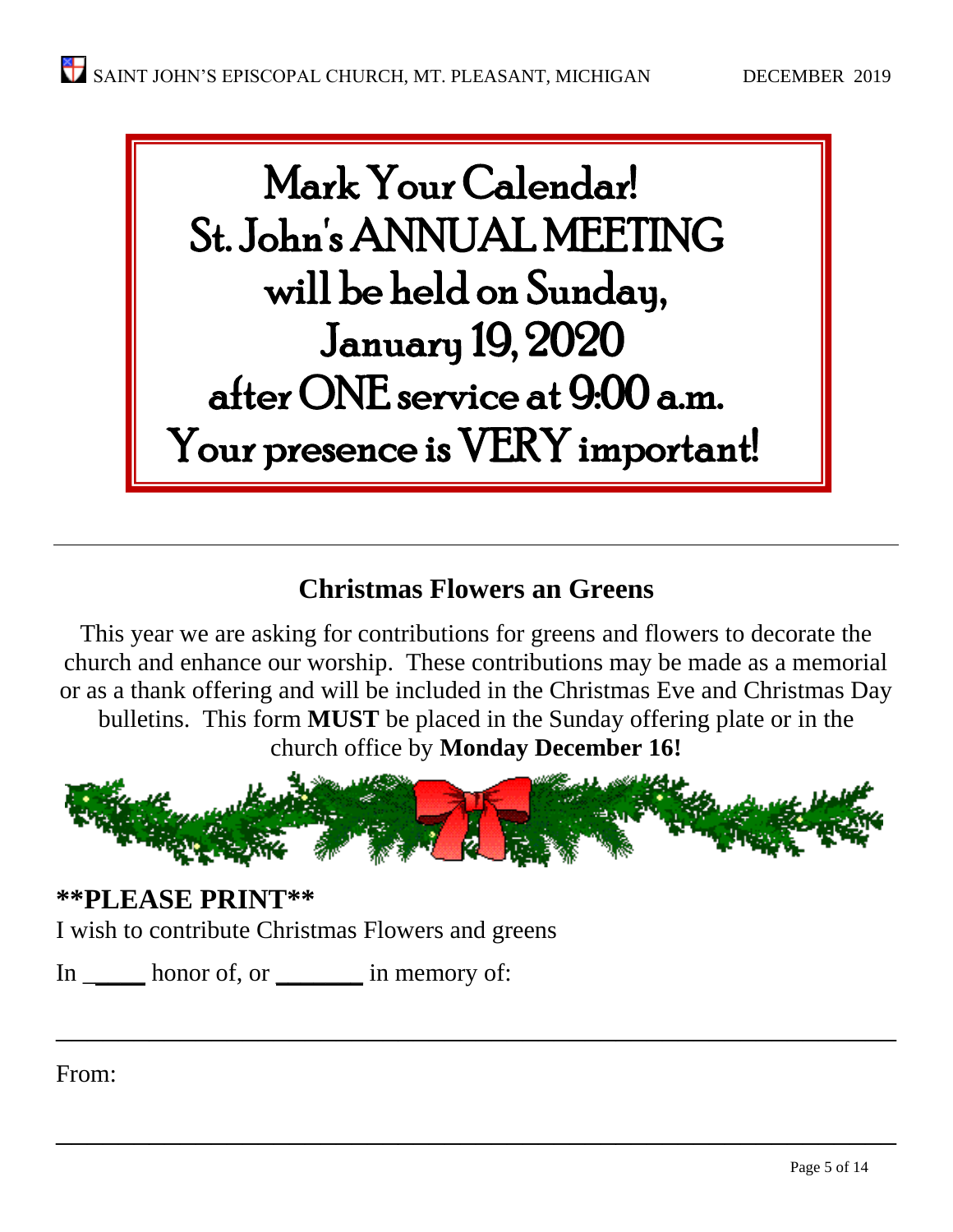

## December 2019 Sunday Lay Ministry

| <b>DATE</b>                                                                                          | <b>LESSONS</b>                                                         | <b>CHALIS/PRAYERS</b>                                       | <b>GREETERS</b>                             | <b>COFFEE HOSTS</b>                                      | <b>ACOLYTES</b>   | <b>ALTAR GUILD</b>                    |
|------------------------------------------------------------------------------------------------------|------------------------------------------------------------------------|-------------------------------------------------------------|---------------------------------------------|----------------------------------------------------------|-------------------|---------------------------------------|
| December 1<br>1 Advent                                                                               | 8:00 a.m.<br>Candy Henderson<br>10:00 a.m.<br>Nancy Hartshorne         | 8:00 a.m.<br>Carol Lauffer<br>10:00 a.m.<br>Mary Kiesgen    | Ford and Pamela<br>Dingman                  | Colin, Anne and<br><b>Matthew Alton</b>                  | Emma Dingman      | Pamela Dingman                        |
| Lectionary Isaiah 2:1-5                                                                              | Romans 13:11-14                                                        | Matthew 24:36-44                                            | Psalm 122                                   |                                                          |                   |                                       |
| <b>December 8</b><br>2 Advent                                                                        | 8:00 a.m<br>Jim Thurson<br>10:00 a.m.<br>Joan Kadler                   | 8:00 a.m<br><b>Jim Thurston</b><br>10:00 a.m.<br>Sandy Wood | Joan Kadler and<br>Mary Kiesgen             | <b>Sharon Bolton</b><br>and Elizabeth<br><b>Brockman</b> | Rex Dingman       | Pamela Dingman                        |
| Lectionary Isaiah 11:1-10                                                                            | Romans 15:4-13                                                         | Matthew 3:1-12                                              | Psalm 72:1-7, 18-19                         |                                                          |                   |                                       |
| December 15<br>3 Advent                                                                              | 8:00 a.m<br><b>Martha Rarick</b><br>10:00 a.m.<br>Mary Kiesgen         | 8:00 a.m<br>Candy Henderson<br>$10:00$ a.m.<br>Henry Fulton | David and Nancy<br>Kinney                   | Clancy and Pat<br>DeLong                                 | Matthew<br>Kinney | Ella Jo Regan<br>and<br>David Shirley |
| Lectionary • Isaiah 35:1-10                                                                          |                                                                        | Matthew 11:2-11<br>James 5:7-10                             | Psalm 146:4-                                |                                                          |                   |                                       |
| December 22<br>4 Advent                                                                              | 8:00 a.m<br>Barb ara Sheperdigian<br>$10:00$ a.m<br>Karen Varanauskas. | 8:00 a.m<br>Carol Lauffer<br>10:00 a.m.<br>Nancy Hartshorne | Ulana Klymyshyn<br>And Lynne<br>L'Hommedieu | Ford and Pamela<br>Dingman                               | <b>Adam Baker</b> | Ella Jo Regan<br>and<br>David Shirley |
| Matthew 1:18-25<br>Psalm 80:1-7, 16-18<br>Lectionary Isaiah 7:10-16<br>Romans $1:1-7$                |                                                                        |                                                             |                                             |                                                          |                   |                                       |
| December29<br>1 Christmas                                                                            | 9:00a.m<br>Mary Kiesgen                                                | 9:00a.m<br>Mary Kiesgen                                     | <b>Bernice Cole</b>                         | Bring you leftover<br>holiday goodies<br>To Share!       | Need<br>Volunteer | Ella Jo Regan<br>and<br>David Shirley |
| Isaiah 61:10-62:3<br>Galatians 3:23-25; 4:4-7<br>John 1:1-18<br>Psalm 147 or 147:13-21<br>Lectionary |                                                                        |                                                             |                                             |                                                          |                   |                                       |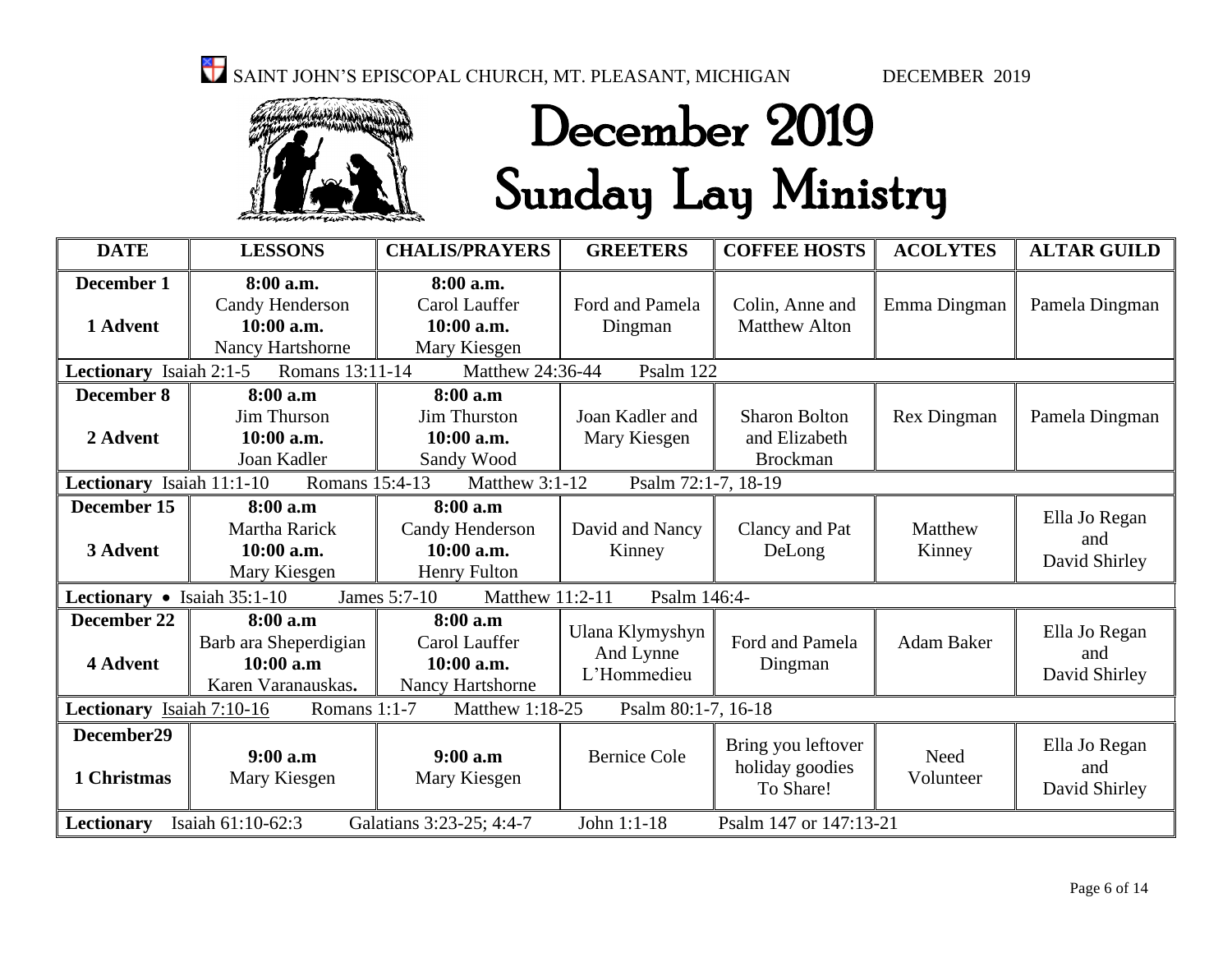

| nday                           | Monday7       |    | Tuesday                | Wednesday       | Thursday        | Friday                       | Saturday        |
|--------------------------------|---------------|----|------------------------|-----------------|-----------------|------------------------------|-----------------|
| 1 Advent<br>December 1         |               | 2  | 3                      | 4               |                 | $\overline{\mathbf{S}}$<br>6 | 7 <sup>1</sup>  |
| 8 Holy Eucharist, said         |               |    | 10 a.m. Tai Chi        |                 |                 | <b>Office Closed</b>         |                 |
| 9 Sunday School                | 12 p.m. DOK   |    |                        |                 | 10 a.m. Tai Chi |                              |                 |
| 10 Choral Eucharist            |               |    | 5:30 pm Yogaa          |                 |                 |                              |                 |
| 10 Pine River Friends          |               |    |                        |                 | 5:30 p.m.       |                              |                 |
| 5 Yoga                         |               |    | 7 pm Compassionate     | 6:30 p.m. Yoga  | ChoirRehearsal  |                              |                 |
|                                | 6 p.m. EfM    |    | <b>Friends Meeting</b> |                 |                 |                              |                 |
| 8<br>2 Advent                  |               | 9  | 10                     | 11              | 12              | 13                           | 14              |
| 8 Holy Eucharist, said         |               |    |                        |                 |                 | <b>Office Closed</b>         |                 |
| 9 Sunday School                | 9:30 am Staff |    |                        |                 | 10 a.m. Tai Chi |                              | 10 am St.       |
| 10 Choral Eucharist            | Meeting       |    | 10 a.m. Tai Chi        |                 |                 |                              | Demitrios Greek |
| 10 Pine River Friends          |               |    |                        |                 | 5:30 p.m.       |                              | Orthodox Church |
| <b>Vestry Meetting</b>         |               |    | 5:30 pm Yogaa          | 6:30 p.m. Yoga  | ChoirRehearsal  |                              |                 |
| 5 Yoga                         | 6 p.m. EfM    |    |                        |                 |                 |                              |                 |
| 7 pm Compassionate             |               |    |                        |                 |                 |                              |                 |
| <b>Friends Service</b>         |               |    |                        |                 |                 |                              |                 |
| $\overline{15}$<br>3 Advent    |               | 16 | 17                     | 18              | 19              | 20                           | 21              |
| 8 Holy Eucharist, said         |               |    |                        |                 | 10 a.m. Tai Chi | <b>Office Closed</b>         |                 |
| 9 Sunday School                |               |    |                        |                 |                 |                              |                 |
| 10 Choral Eucharist            |               |    | 10 a.m. Tai Chi        |                 |                 |                              |                 |
| 10 Pine River Friends          |               |    |                        |                 | 5:30 p.m.       |                              |                 |
| 5 Yoga                         | $6$ p.m. EfM  |    |                        | 6:30 p.m. Yoga  | ChoirRehearsal  |                              |                 |
| 7 p.m. Advent Lessons          |               |    | 5:30 p.m. Yoga         |                 |                 |                              |                 |
| & Carols                       |               |    |                        |                 |                 |                              |                 |
| 22<br>4 Advent                 |               | 23 | 24                     | 25              | 26              | 27                           | 28              |
| 8 Holy Eucharist, said         |               |    | Christmas Eve          | Christmas Day   |                 | <b>Office Closed</b>         |                 |
| 9 Sunday School                |               |    |                        |                 |                 |                              |                 |
| 10 Choral Eucharist            |               |    |                        | 9:00 a.m.       |                 |                              |                 |
| 10 Pine River Friends          | 6 p.m. EfM    |    | 8:00 p.m.              | Christmas Day   |                 |                              |                 |
| 5 Yoga                         |               |    | Christmas Eve          | Service         |                 |                              |                 |
|                                |               |    | Service                |                 |                 |                              |                 |
| 29<br>$\overline{1}$ Christmas |               | 30 | 31                     | January 1, 2020 |                 |                              |                 |
|                                |               |    |                        |                 |                 |                              |                 |
| 9:00 a,n, ONE service          |               |    | 10 a.m. Tai Chi        |                 |                 |                              |                 |
| of Holy Eucharist              |               |    |                        | Happy New       |                 |                              |                 |
|                                |               |    |                        | Year            |                 |                              |                 |
|                                |               |    | 5:30 p.m. Yoga         |                 |                 |                              |                 |
|                                |               |    |                        |                 |                 |                              |                 |
|                                |               |    |                        |                 |                 |                              |                 |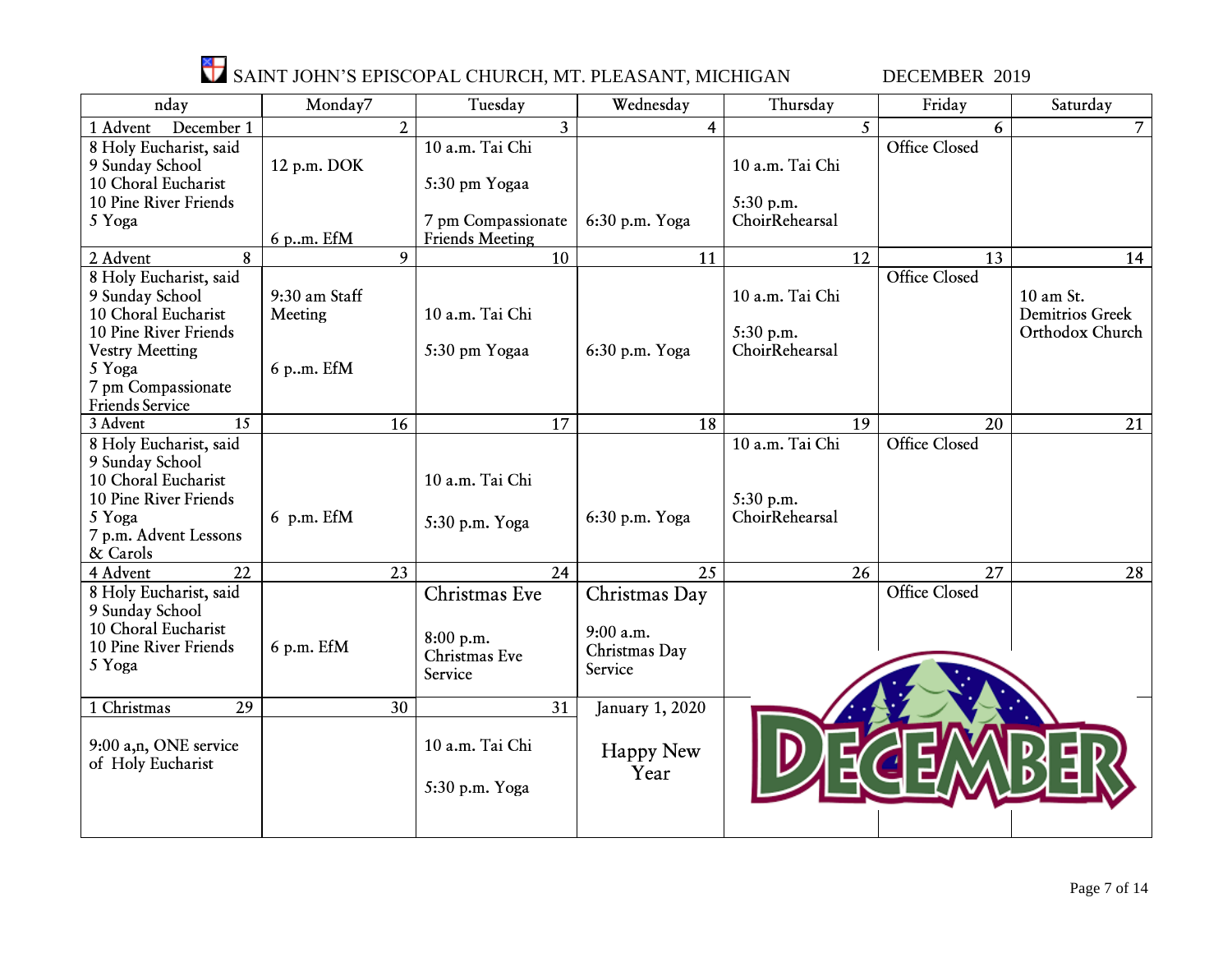**This is our Greeter/Coffee Hour Host Schedule—If you cannot serve on the date you were given, please exchange dates with someone else on the list and call the Parish Secretary at 773-7448**

**Greeters**



#### **December**

- Ford and Pamela Dingman
- Joan Kadler and Mary Kiesgen
- David, Nancy and Matthew Kinney
- Ulana Klymyshyn and Lynne L'Hommedieu
- Bernice Cole

#### **January**

- Rod Leslie and Marian Matyn
- Colin, Anne, and Matthew Alton
- Tom and Mary Ellen Cochrane
- Marcia David and Sharon Bolton

#### **February**

- Tom and Mary Ellen Cochrane
- David and Jennifer Dingman
- Ford and Pamela Dingman
- Mary Kiesgen and Ulana Klymyshyn

**Coffee Hour Hosts**



#### **December**

- Colin, Anne, and Matthew Alton
- Sharon Bolton and Elizabeth Brockman
- Clancy and Pat DeLong
- Ford and Pamela Dingman
- Bring your leftover holiday goodies to share!

#### **January**

- David and Jennifer Dingman
- Mary Kiesgen and Lynne L'Hommedieu
- Rod Leslie and Marian Matyn
- Christi Brookes and D.J. Proctor

#### **February**

- Colin, Anne, and Matthew Alton
- Sharon Bolton and Elizabeth Brockman
- Clancy and Pat DeLong
- David and Jennifer Dingman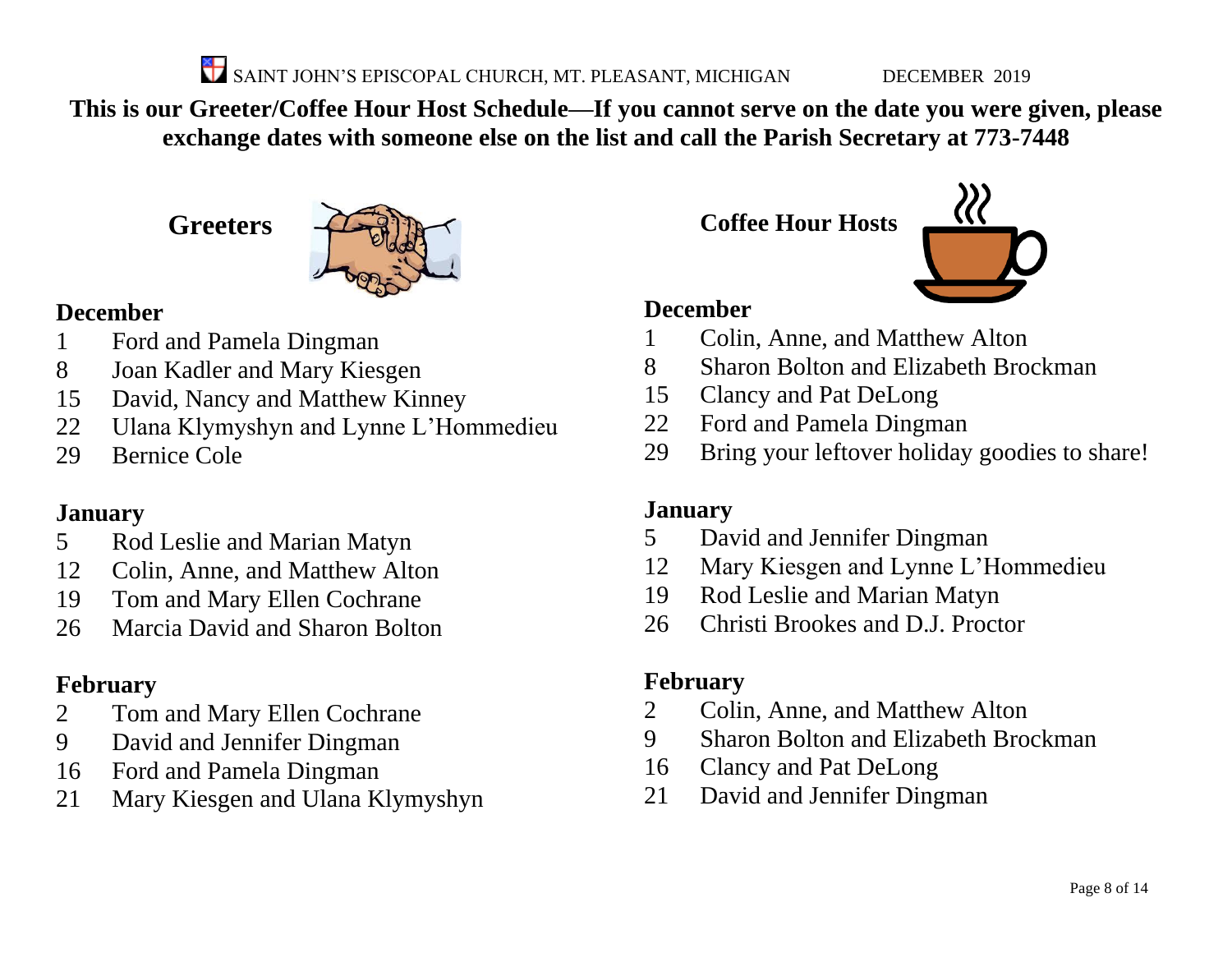#### **St. John's Episcopal Church Vestry Minutes, November 10, 2019**

Present: Adam Baker (Clerk), Nancy Herman-Kinney, Harriett White, Ulana Klymyshyn, David Shirley, Diane Stier (guest), Tom Cochrane, Ella Jo Regan, Marcia David, Clancy DeLong, D.J. Proctor.

Diane opened with prayers for the Vestry meeting and the search process.

Marcia moved Vestry approve the October minutes. Ella seconded. Vestry approved.

Diane reported on the 145th Diocesan Convention in Grand Rapids. Next year's joint convention with the Diocese of Eastern Michigan will be in Lansing on October 30-31 with Presiding Bishop Michael Curry as keynote speaker.

David reported that the focus groups were finished. Adam reported that the Search Committee will meet November 17 to begin preparing its report to the Vestry on the results of the parish survey and the focus groups.

David reported that he met with Jim Stewart, owner of Division Nine Products, Inc. in Farmington Hills, on October 24 to discuss the Parish House acoustics. Mr. Stewart took exact measurements of the ceiling and east wall and suggested adding fiberglass panels to the angled portions of the ceiling and acoustical fabric to the east wall to reduce sound reverberation by 90%. He will submit a written proposal shortly. The furnace noise is a separate problem and should be addressed by a HVAC contractor.

David reported that the empty paint can used for the lantern woodwork and doors was found and could be matched to finish painting the wood trim. However, Marcia reported that several people expressed a preference for staining the trim and doors to match the woodwork in the rest of the building. Nancy will investigate this option.

Nancy reported that the fall yard clean-up is underway.

Clancy submitted the financial report. He will present the 2020 budget at the next meeting for approval. The Diocesan Council updated the "Minimum Clergy Compensation Standard" in October. Copies were distributed for future use by the Search Committee and the Vestry.

Clancy asked Diane about finding someone to maintain the parish website. Diane reported that Pat Thurston or Alice Ciccu are willing to do it, and she will work with them.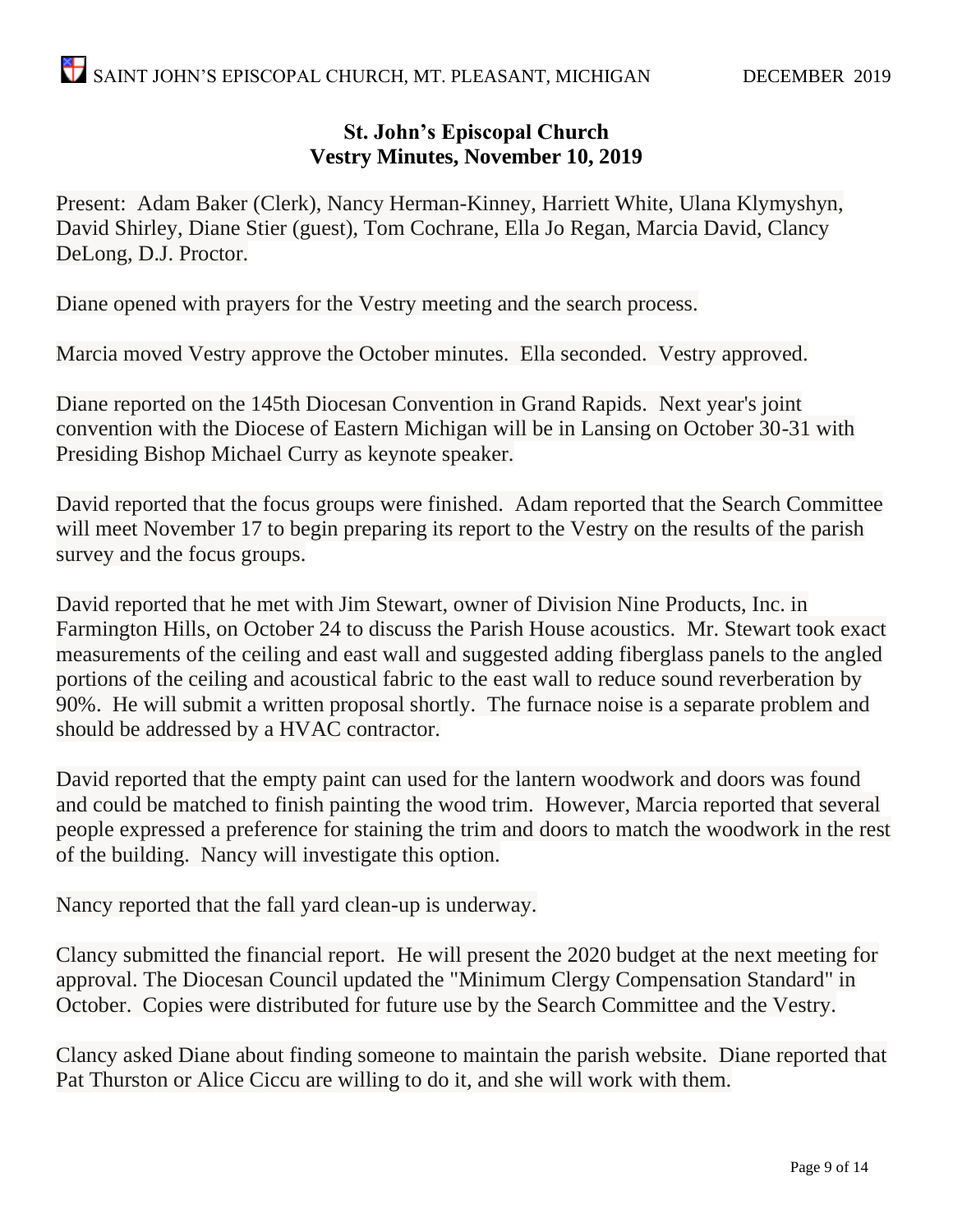David reported that the Diocesan Convention passed a resolution creating canonical relationships with innovative "Cooperating Ministries" (such as Plainsong Farm & Ministry in Rockford, Michigan) in addition to traditional missions and parishes. He also reported on election results for the Standing Committee and General Convention clergy and lay delegates.

David also reported that the Convention of the Diocese of Michigan elected the Rev. Dr. Bonnie A. Perry, Rector of All Saints' in Chicago, as its 11th Bishop. She will be installed on February 8, 2020, at the Cathedral of St. Paul, Detroit, with Presiding Bishop Michael Curry officiating. She is the first female and openly gay priest to be elected Bishop in the history of the diocese.

There will be a Safeguarding God's Children training session on November 23 from 9 a.m. noon at St. Mark's Episcopal Church, Grand Rapids.

Ulana reminded Clancy that the check for Mary Senter's fee for the focus groups should be issued soon.

Tom moved Vestry adjourn. Nancy seconded. Vestry adjourned.

Next Vestry Meeting: December 8, 2019, 11:45 a.m.

Respectfully submitted,

Adam Baker, Vestry Clerk

**Attention! Senior Citizens may audit classes at CMU FREE** as long as there is space available in the class. They may simply sit and listen to lectures or be as involved in the coursework as they desire. Contact the CMU Registrar's Office to see about signing up for a class. Now is the time to take that class in Art Appreciation, Literature, History or start to learn a new language. It's a wonderful opportunity!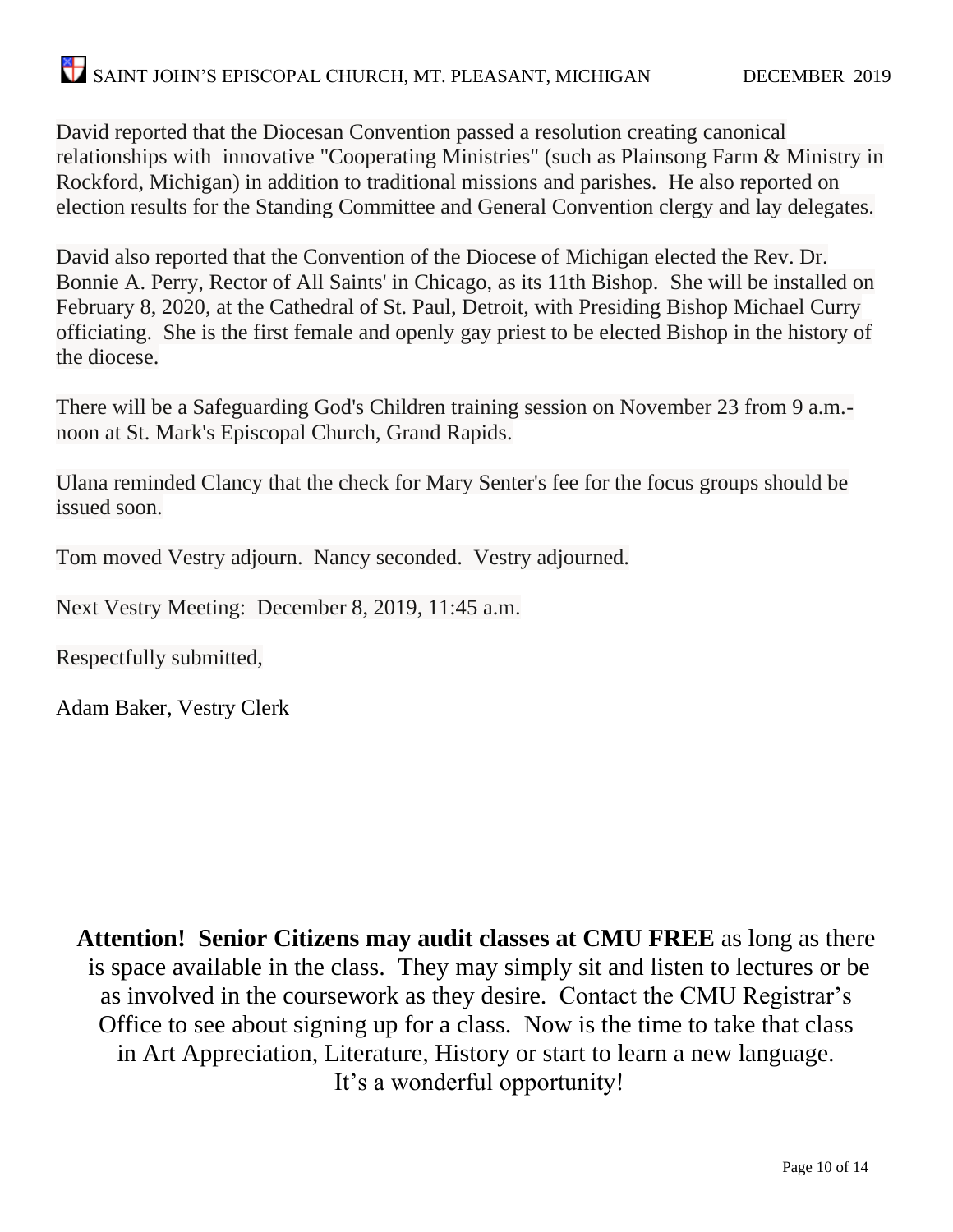Below is a summary of operating fund activity through the end of October (83.33%).

| Operating fund receipts over (under) expenditures \$ 11,765.18 |  |
|----------------------------------------------------------------|--|

The Capital Fund reserve for which to draw mortgage payments is no longer positive and funds are being drawn from the operating fund to make payments. Please verify that your Capital Fund pledge amounts are up to date. A campaign to retire the mortgage will commence in early 2020.

The 2020 budget will be adopted at the December vestry meeting. Please let me know of any special requests you would like to see incorporated into the budget.

#### **Cash balances on October 31, 2019 are as follows:**

| Capital Campaign funds balance on October 31, 2019  (4,481.73) |  |
|----------------------------------------------------------------|--|

#### **Capital Fund Activity For October:**

 **Net Activity ..................................................... (2,438.69)**

#### **BUILDING PROJECT**

| Non-Capitalized Expenses (Bank Fees/Interest) 24,643.59 |  |
|---------------------------------------------------------|--|

|--|--|--|--|

| <b>Anticipated Expenses:</b> |  |
|------------------------------|--|
|                              |  |
|                              |  |

#### **TOTAL PROJECT COST.....................................475,910.92**

Clancy DeLon g, Parish Treasurer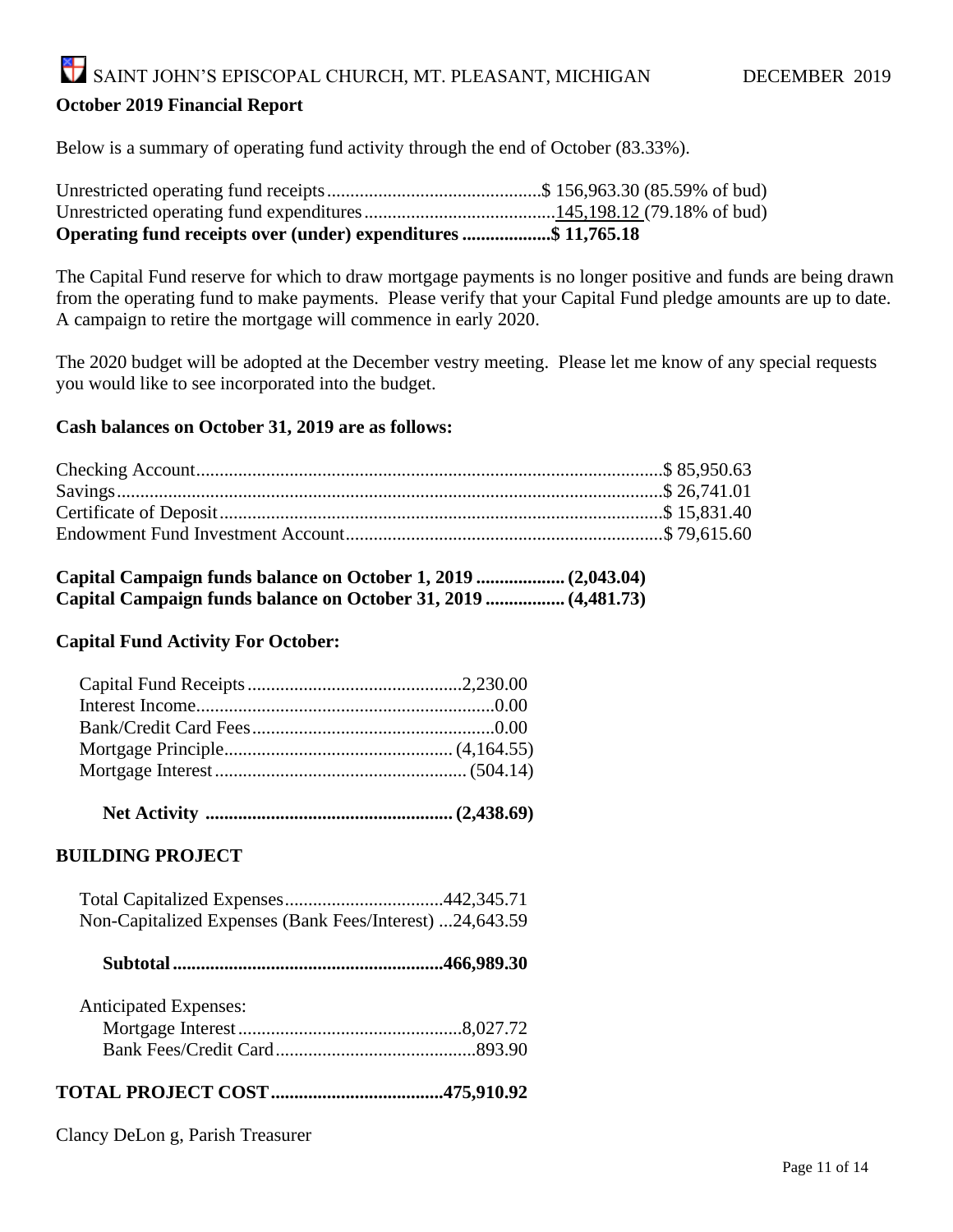#### **ANGLICAN WORTHIES**

#### 350. Hunt, William Holman (1827-1910) Painter

The Pre-Raphaelite Brotherhood was a group of artists working together in the decade of the 1850s to offer the artistic world of London a depiction of scenes drawn from myth, Biblical stories, and literature (especially characters and events of Arthurian matter, or from Shakespeare, Tennyson, and Keats). They chose incidents of tension and crisis, thwarted sexuality, poverty, and oppression. Their canvases often featured women in elegant gowns, massive unpinned hair, ruby lips, penetrating eyes and prominent noses that suggested strong sexual capacity. I like to think these men saw the opposite sex in Victorian society frustrated in their personal desires; there is a depressed lusciousness about them.

 The Brotherhood consisted of John Everett Millais (1829-1896). James Collinson (1825- 1881), the sculptor Thomas Woolman, Frederick George Stephens, the Rossetti brothers (William Micheal and Dante Gabriel [1828-1882]), and William Holman Hunt. They called themselves "pre-Raphaelite" because they took their inspiration from the painters of the century before the age of Raphael (1483-1520), the late medieval period. They were also reacting against the "academic" and derivative style by Sir Joshua Reynolds in the 18<sup>th</sup> century and the popular Scottish painter, Sir David Wilkie (1785-1841). The author in the entry in Wikipedia says that "the brotherhood sought a return to the abundant detail, intense colours and complex compositions of Quattrocento Italian art."

They believed their medievalism "possessed a spiritual and creative integrity that had been lost in later years." One can detect a kind of "tapestry" about their scenes. In the interest of realism they chose human subjects for their characters, often relying on one another's sisters or lovers draped in their colorful costumes, which made them look larger than life, commanding our gaze. (Once you look at a Pre-Raphaelite painting or even a reproduction, you can scarcely avert your eyes.) In contrast to their realism, Hunt and Millais covered their canvases first with white pigment, leaving the surface wet, to make their colors more brilliant. But they were also realistic with detail. In Millais' "Christ in the House of his Parents" (1849-1850; Tate Gallery, London), Joseph measures the dimensions of a door held by two assistants, all looking like modern workmen. (Millais modeled Joseph's forearms after a contemporary carpenter.) The father's tools and his storage of lumber are stacked behind him; the floor is covered with shavings. In the foreground is the young boy Jesus, comforted by his mother because in the palm of his hand is a small, bleeding puncture he got from a nail. (The Pre-Raphaelites were not adverse to typological symbolism!) Lionel Labourene, in *Victorian Painting* (1999), says that this painting was "the argumentative sensation of the Royal Academy Exhibition of 1850. . . . The public did not like the realism and symbolism revealed in the Christ Child's hand, prefiguring the Crucifixion and the nails of the Cross." \*Dickens in particular accused it of blasphemy, though in later years, after meeting Millais, he retracted what he had said. Not all the women in these paintings are aesthetically beautiful; they, like their models, look more natural, like real women.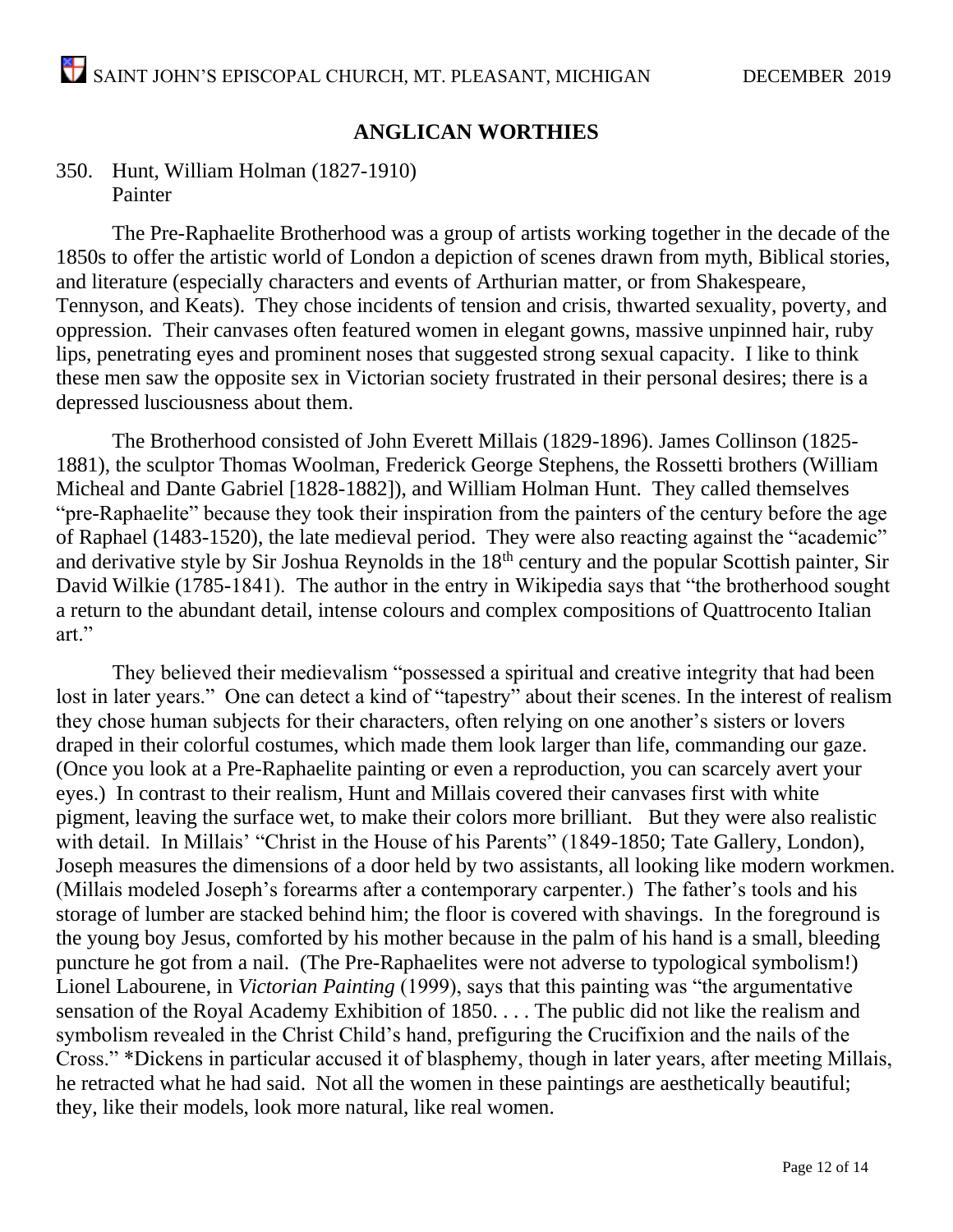The subject of this essay, William Holman Hunt, displayed, in Laborene's words, "the keenest adherence to the group's idealistic aims. . . [He was] an artist with remarkable painstaking powers of realistic delineation." His origins were modest; his father worked in haberdashery. He was ambitious for his son, who did nothing but draw. The boy became a copy clerk for an auctioneer, who encouraged him in his sketches. Hunt began to study in the evening with a portrait painter in the city. From 1841 to 1843 he clerked in a house that printed fabrics. His tutor told him to go to the galleries and copy portraits. When Hunt's father saw his recent oils, he made no further objections to his son's intentions.

In 1844 he obtained formal permission to paint copies of the masterpieces in the National Gallery in London. Here he learned that the aforementioned Wilkie painted his canvases, in Bronkhurst's words, "without a monochrome lay-in of the while design," that is, he just painted each section "fresh." Hunt and others of the emerging "brotherhood" believed that was how the artists of the fourteenth century worked, so they adopted it.

It was this year Hunt met John Everett Millais, who would become his closest friend and colleague. Millais got Hunt to apply as a probationer in the Royal Academy Schools, which meant that he could begin to exhibit. In 1845 he showed his painting of "Pity the Sorrows of a Poor Old Man" in Manchester. The subject was fraught with pathos, as many of his canvases were. At the Royal Academy Schools Hunt made the acquaintance of Frederic George Stephen, a critic who would become one of Hunt's strongest supporters. In these early days as a painter he would certainly need one.

Hunt read through Scripture looking for stories to illustrate. Reading also the art criticism of John Ruskin (1819-1900), Hunt realized that it was possible to combine symbolism with the detail of realism "without distorting the realism by resorting to outdated allegorical modes." He was also persuaded, reading Ruskin, to adopt a "moralistic approach" to his own subjects, which is evident in a canvas of 1848,"The Flight of Madeline and Porphyro during Drunkeness Attending the Revelry" (after a poem by Keats, Guildhall Gallery, London). Here Hunt employed the deep, rich color of his subjects' clothing that became characteristic of the Brotherhood's work. The painting attracted the attention of another painter, Dante Gabriel Rossetti. The two began to share a studio. By the end of 1848 Millais, Rossetti, Rossetti's brother William Micheal, Stephen, Hunt, and some others decided to form the Pre-Raphaelite Brotherhood, and some after Rossetti would write "PRB" after their name on their painting. Hunt was beginning to find buyers for his work, perhaps more than exhibition the highest praise an artist can achieve.

In all, Hunt painted 170 canvases, and any brief account of his career cannot discuss each one. Some of his work, as well as those of Millais and Rossetti, were controversial, particularly those of an obvious Christian subject. Concerns that religious subjects would draw people away from Anglicanism to Rome, \*Newman's path, deepened the critical response. Hunt was quite Anglican, and indeed his religious subjects were intended to have the opposite effect.

In the summer of 1848 Hunt began work on the only painting he would sign "PRB."  $($ to be cont'd). --hlf